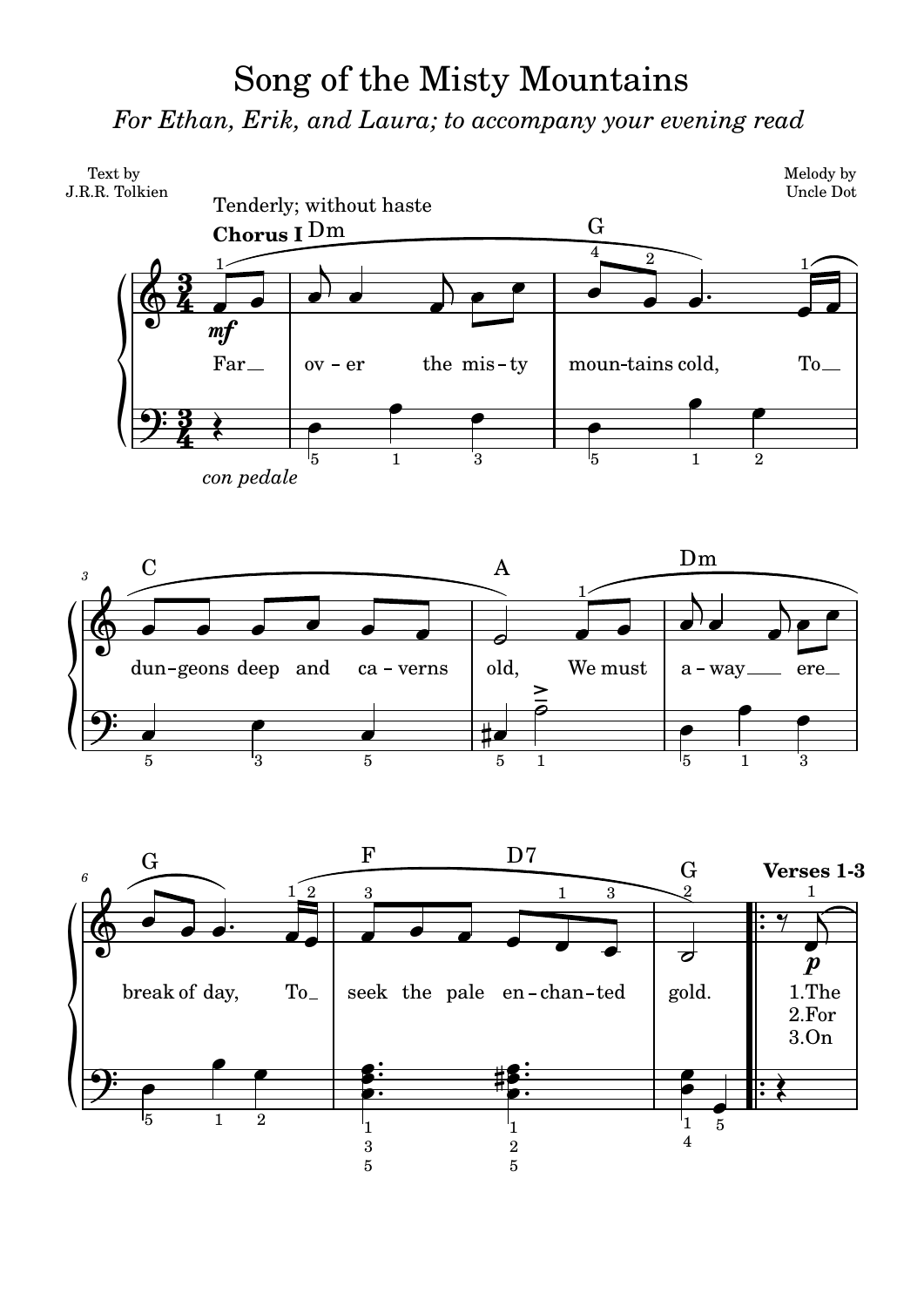





**2**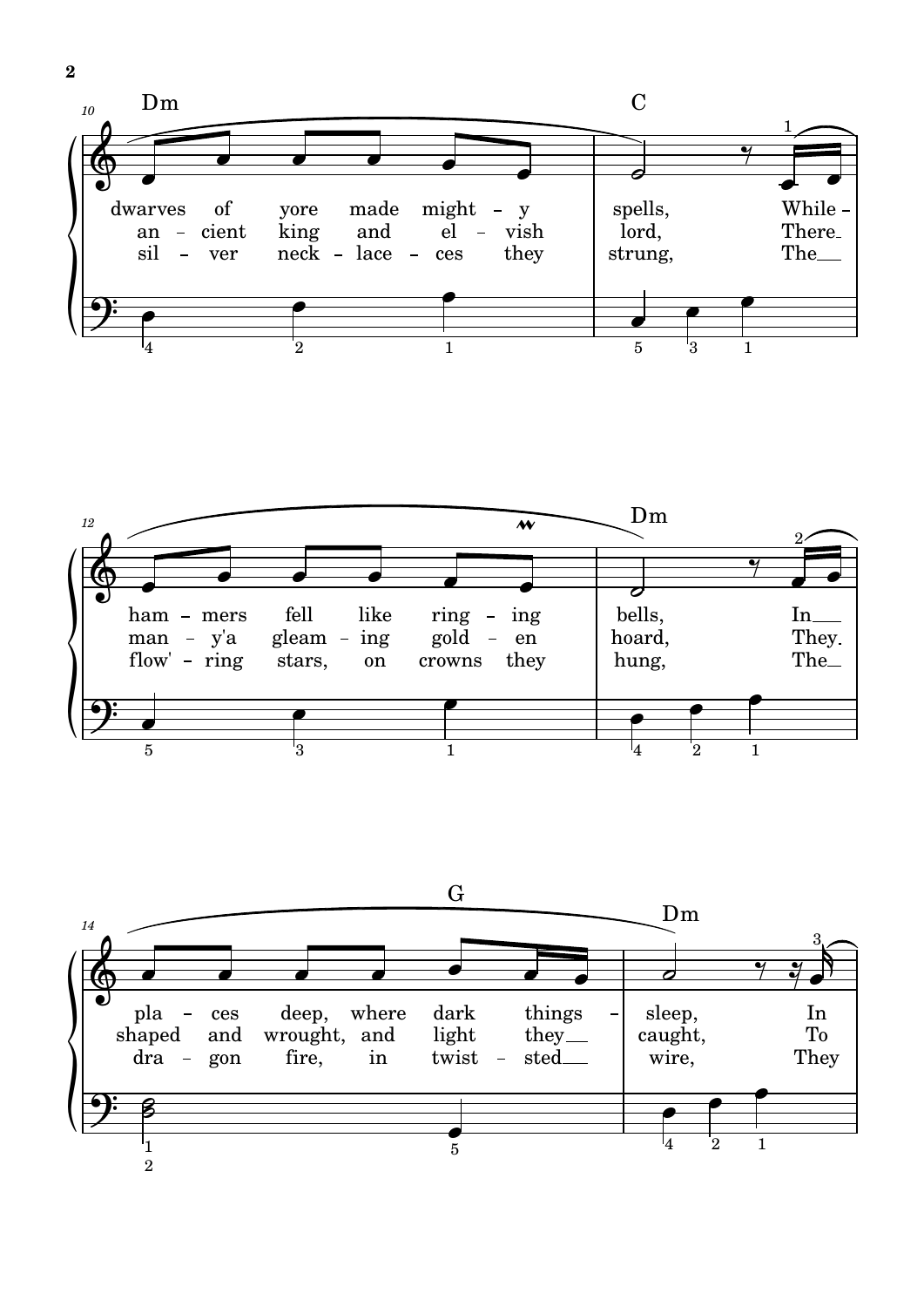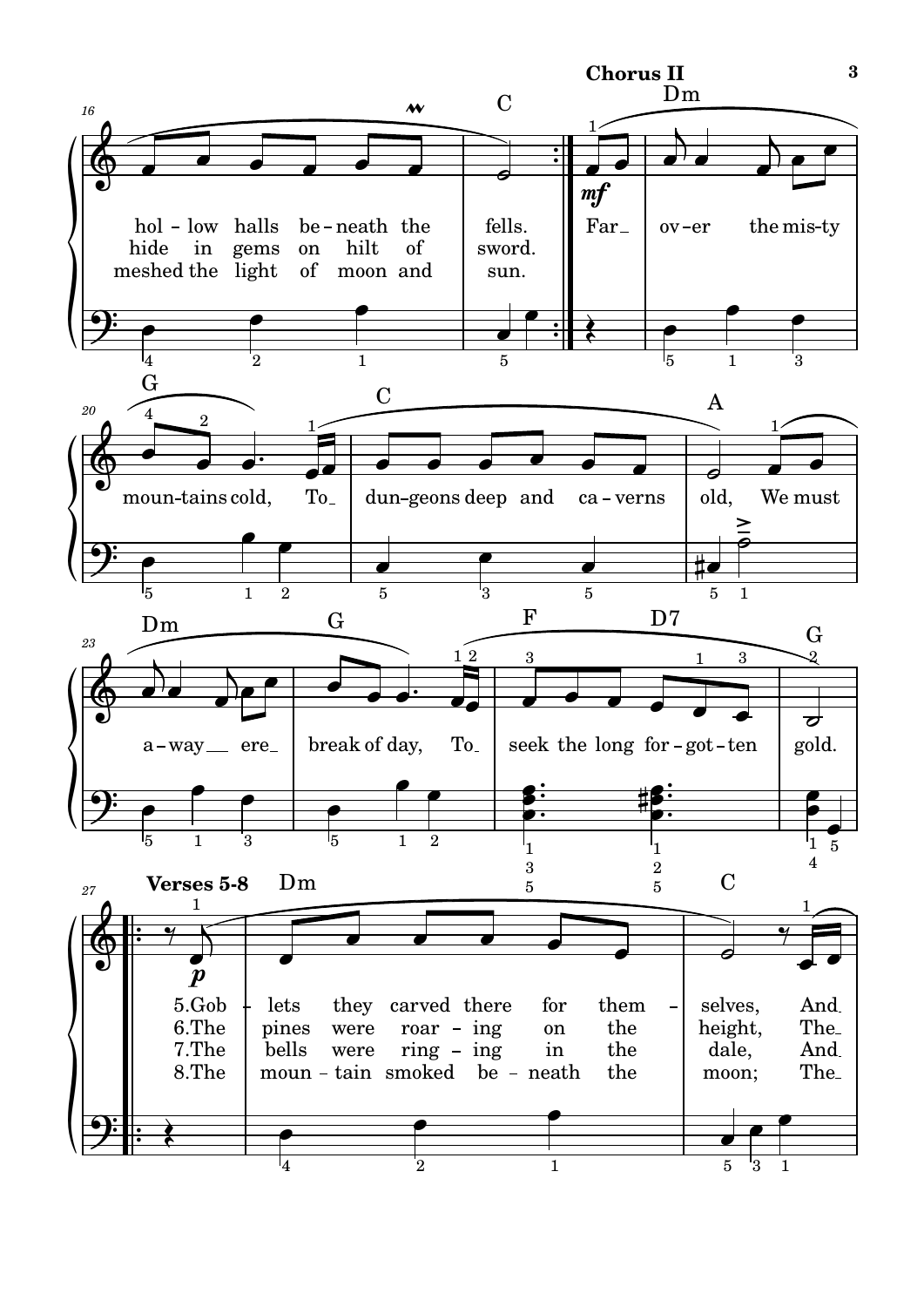





 $\overline{\mathbf{4}}$